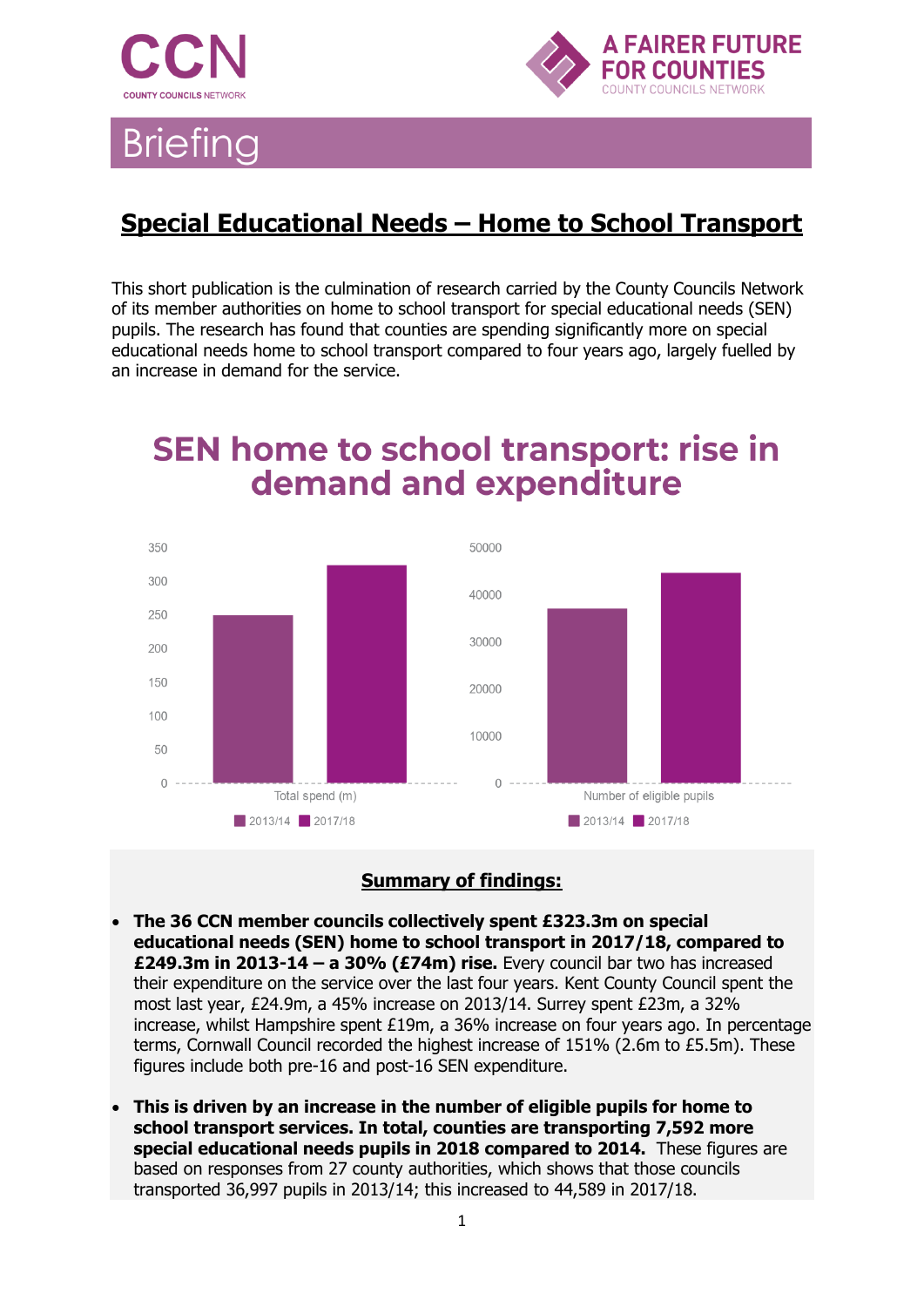



- **The 'vast majority' of this expenditure goes on taxis, minibuses, and private hire vehicles due to the circumstances and needs of special educational needs pupils who are eligible for free transport to their nearest suitable school.** Data from 23 of CCN members shows that those counties collectively spent £166.3m on private hire, taxis, and minibuses in 2017/18, up from £127.9in 2013/14, due to a rise in pupils. Kent County Council has the highest expenditure in this area, spending £22.7m in 2017/18; Staffordshire County Council recorded the second biggest of £10.3m, and Derbyshire County Council the third highest; £8m.
- **Population increases, legislation changes, and improvements in medical science are all cited as reasons for the increase in demand for SEN home to school transport.** Legislative changes in the Children and Families Act, which introduced Educational, Care, and Health Plans, and raised the eligibility age from 18 and 25 for certain SEN pupils, has increased demand. However, it must be noted that only a relatively small proportion of children with such plans have needs or circumstances that mean they receive free transport to their nearest school. Other drivers of demand cited were population increases in high-growth areas, and improvements in medical science all contribute to an increase in demand.
- **CCN member councils also said that the added complexity of needs and circumstances have increased costs for individual pupils.** For example, Leicestershire County Council said that the annual average cost of SEN home to school transport has increased from £4,125 per year in 2014 to £5,661 in 2017. Councils also report that the increased costs associated with rurality – such as driving longer distances – is also driving expenditure, as does school place shortages meaning that pupils have to be transported further afield to suitable schools that have a place, rather than a closest school.
- **This added expenditure has come at a time when upper-tier councils are under significant financial pressures.** Councils have a legal obligation to provide SEN home to school transport depending on a pupils' circumstances – so with demand rising yearon-year this presents a significant budget challenge for these authorities. CCN's previous research has outlined that counties face funding pressures of £3.2bn by 2020 – though a proportion of this funding gap will be filled by the recent announcements in the Chancellor's Budget. At the same time, counties have less funding for public services such as SEN home to school transport, receiving £182 per head, far lower than London councils, who receive £482 per head, or metropolitan boroughs, who receive £351 per head.

#### Methodology:

For the SEN yearly expenditure costs, CCN received 30 responses from its 36 councils. The remaining councils' figures were taken from government S251 Outturn Data, which you can download [here.](https://www.gov.uk/guidance/section-251-2017-to-2018)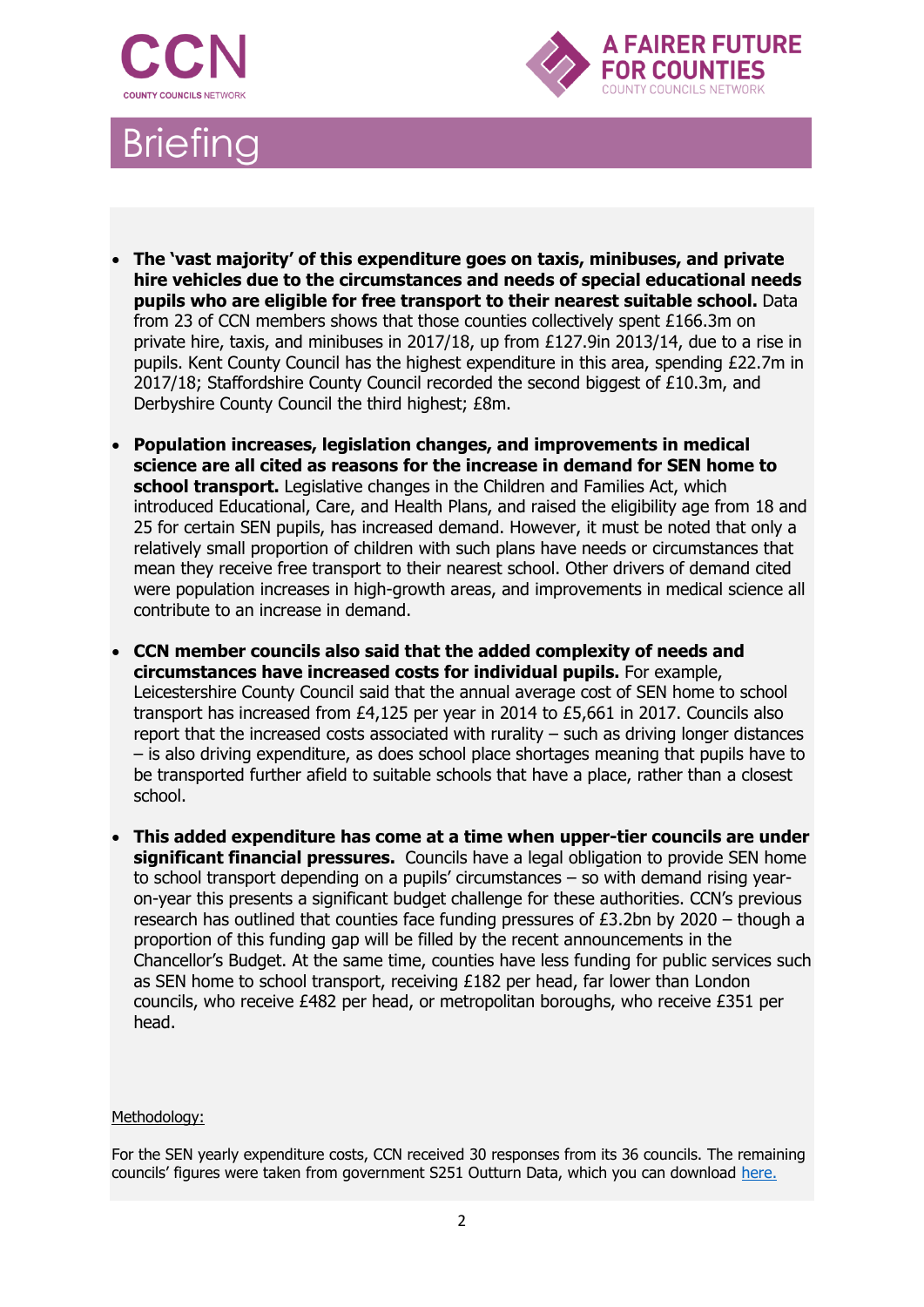



For the taxi, private hire, and minibus data, CCN received 23 responses from its 36 councils. Four of these authorities said that the 'vast majority' of SEN home to school transport was on these vehicles. In that instance, we have calculated their taxi, minibus, and private hire costs are 80% of their yearly cost.

#### CCN media reaction



**Cllr Carl Les, CCN children's services and education spokesman, and leader of North Yorkshire County Council:**

*"Demand for special educational needs funded school transport has increased exponentially over the last four years, but our funding for these lifeline services has remained static. These new unfunded burdens have come at a time when local authority budgets are being stretched due to the unprecedented financial pressures we all face.*

*"As a result, many of us are exceeding our budgets every year on school transport – my own council is currently* 

*dealing with financial pressures on SEN transport of £2.3m on transport for special educational needs last year, as our expenditure has significantly increased compared to four years ago when the SEN reforms were introduced. With demand and costs only projected to rise, these present a major budget risk for many of us which will become unsustainable in the long run without additional funding.*

*"These services are a lifeline for our young people particularly in rural areas, and the fact that these pupils with learning disabilities and special needs are living longer is something to be celebrated, but these services must be adequately funded. Regrettably, we are having to scale back the services we aren't legally obliged to deliver or re-route funding from other services because the current funding for school transport is not keeping up with demand. We would encourage government to address this in the Spending and fairer funding reviews."*

**Coverage includes***:*





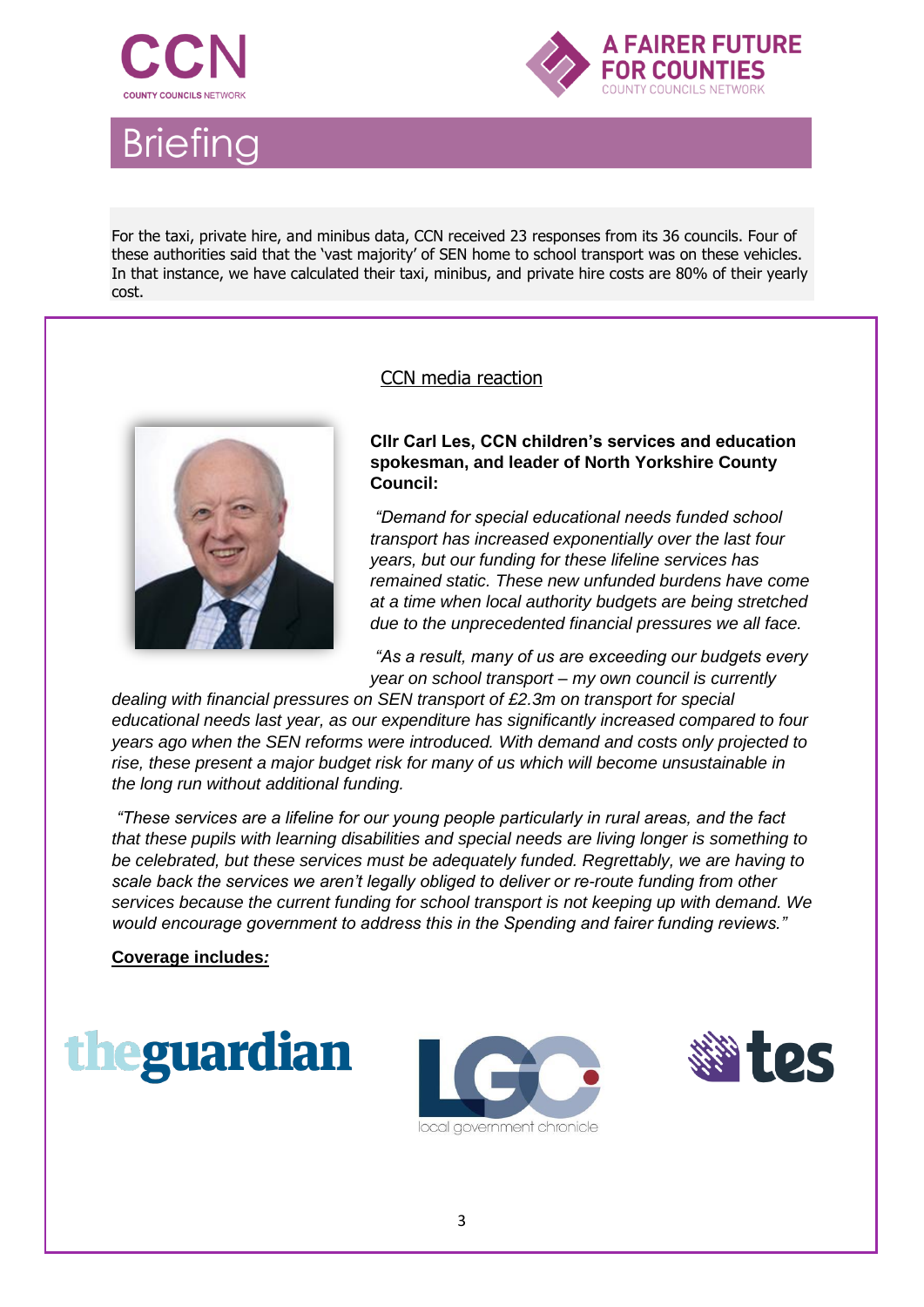



### CCN View

Home to school transport for pupils with special educational needs is a lifeline for many young people and their families, and our councils pride themselves on offering these lifechanging services to residents alongside a range of other services that they provide to people with special needs and those who support them.

However this school transport function is another example of a service area where councils are struggling with the impact of costs outside their control – and CCN has previously warned that county authorities are particularly vulnerable to these kinds of costs.

These 'outside costs' have added almost one-third to CCN member councils' total expenditure in 2018 compared to 2014; with these 36 councils now spending £75m a year more compared to four years ago.

Those local authorities said that changes to legislation in the Children and Families Act – in particular raising the age of eligibility from 17 to 25 – coupled with population increases and young people with disabilities thankfully living longer have all contributed to an 'exponential' rise in demand – with 28 councils' figures showing that they are transporting over 7,500 more pupils in 2018 compared to 2014.

However funding has remained static despite demand. As it is a legal requirement to offer free transport to the nearest school for pupils with particular circumstances and needs, many are increasingly overspending on their special educational needs budgets as a consequence, and having to make cuts elsewhere to make up the shortfall.

**CCN believes that additional funding for these types of service pressures outside of councils' control should be made available for local authorities in next year's Spending Review. At the same time, a fairer distribution of resources, as a result of the fairer funding review, is necessary to allow CCN member councils to adequately address these pressures. Currently, counites receive far less per head for public services, compared to London councils, and other parts of the country.**

**CCN's 'fairer future for counties' campaign aims to secure both additional funding for local government, and a fairer distribution of resources for underfunded counties.**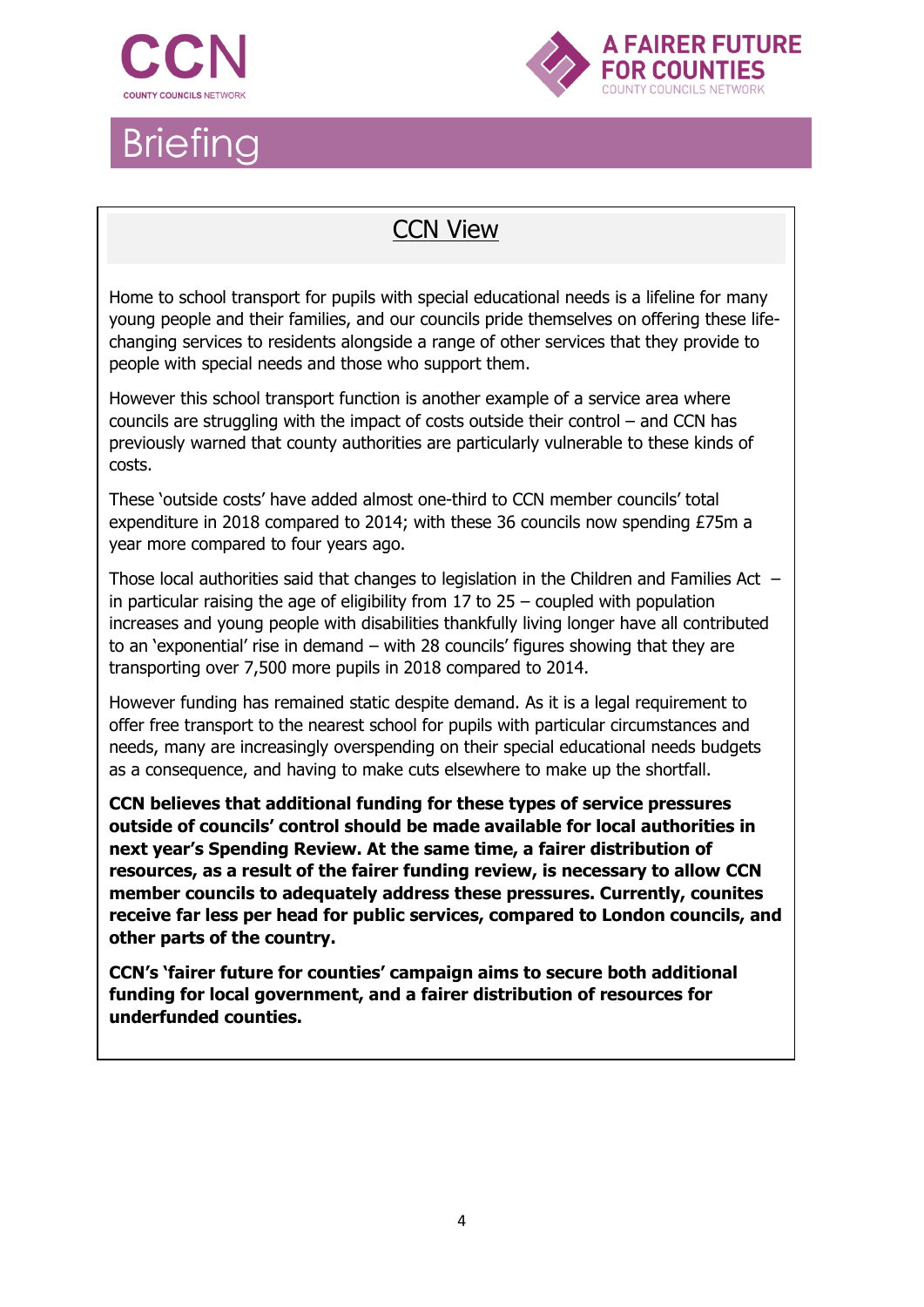



#### **2017-18 total SEN home to school expenditure by CCN local authority:**

| <b>Authority</b>                      | 2017/18 expenditure | % Change on 2014 |
|---------------------------------------|---------------------|------------------|
| Buckinghamshire County Council*       | £10.4m              | +36%             |
| Cambridgeshire County Council         | £8.5m               | $+26%$           |
| <b>Central Bedfordshire Council</b>   | £5.4m               | $+54%$           |
| Cheshire East Council*                | £3.4m               | $-16%$           |
| <b>Cornwall Council</b>               | £6.4m               | $+74%$           |
| <b>Cumbria County Council</b>         | £6.5m               | +39%             |
| Derbyshire County Council             | £8.6m               | +37%             |
| Devon County Council                  | £10.7m              | $+28%$           |
| <b>Dorset County Council</b>          | £6.8m               | $+29%$           |
| <b>Durham County Council</b>          | £6.6m               | $+24%$           |
| East Riding of Yorkshire Council      | £4.3m               | $-5%$            |
| <b>East Sussex County Council</b>     | £7.8m               | $+6%$            |
| <b>Essex County Council</b>           | £11.2m              | $+25%$           |
| <b>Gloucestershire County Council</b> | £5.7m               | $+2%$            |
| Hampshire County Council              | £19m                | +36%             |
| Herefordshire Council                 | £1.2m               | +36%             |
| Hertfordshire County Council          | £14.3m              | $+18%$           |
| Kent County Council                   | £24.9m              | $+45%$           |
| Lancashire County Council*            | £10.3m              | $+22%$           |
| Leicestershire County Council         | £9.4m               | +33%             |
| Lincolnshire County Council           | £8.7m               | $+5%$            |
| Norfolk County Council                | £13.1m              | $+32%$           |
| North Yorkshire County Council        | £9.7m               | +78%             |
| Northamptonshire County Council       | £6.7m               | $+27%$           |